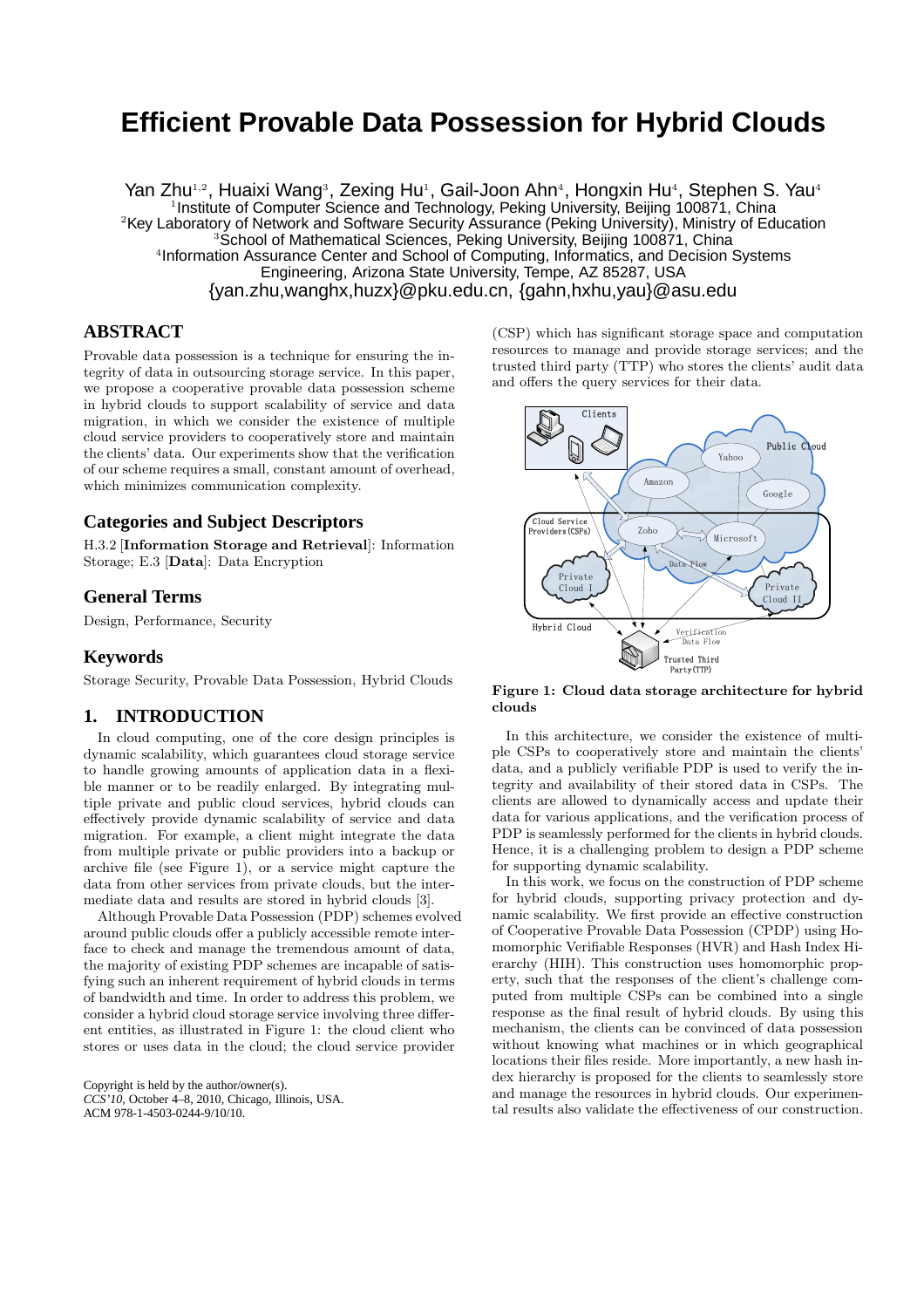# **2. COOPERATIVE PROVABLE DATA POS-SESSION**

In this section, we introduce the principles of our cooperative provable data possession for hybrid clouds, including the main technique, model, fragment structure, index hierarchy, and the architecture to support our scheme.

# **2.1 Homomorphic Verifiable Response**

A homomorphism is a map  $f : \mathbb{P} \to \mathbb{Q}$  between two groups such that  $f(g_1 \oplus g_2) = f(g_1) \otimes f(g_2)$  for all  $g_1, g_2 \in \mathbb{P}$ , where ⊕ denotes the operation in ℙ and ⊗ denotes the operation in ℚ. This notation was used to define a Homomorphic Verifiable Tags (HVTs) in [2]: Given two values  $\sigma_i$  and  $\sigma_j$ for two message  $m_i$  and  $m_j$ , anyone can combine them into a value  $\sigma'$  corresponding to the sum of the message  $m_i + m_j$ .

When provable data possession is considered as a challengeresponse protocol, we also extend this notation to introduce the concept of a Homomorphic Verifiable Responses (HVRs), which is used to integrate multiple responses from the different CSPs in cooperative PDP scheme, as follows:

DEFINITION 1 (HOMOMORPHIC VERIFIABLE RESPONSE). A response is called homomorphic verifiable response in PDP protocol, if given two responses  $\theta_i$  and  $\theta_j$  for two challenges  $Q_i$  and  $Q_j$  from two CSPs, there exists an efficient algorithm to combine them into a response  $\theta$  corresponding to the sum of the challenges  $Q_i \bigcup Q_j$ .

# **2.2 Definition of CPDP Model**

In order to prove the integrity of data stored in hybrid clouds, we define a framework for Cooperative Provable Data Possession (CPDP) as follows:

DEFINITION 2 (COOPERATIVE-PDP). A cooperative provable data possession scheme  $S'$  is a collection of two algorithms and an interactive proof system,  $\mathcal{S}' = (\mathcal{K}, \mathcal{T}, \mathcal{P})$ :

- $KeyGen(1<sup>\kappa</sup>)$ : takes a security parameter  $\kappa$  as input, and returns a secret key sk or a public-secret keypair  $(pk, sk)$ ;
- $TagGen(sk, F, P)$ : takes a secret key sk, a file  $F$ , and a set of CSPs  $\mathcal{P} = \{P_k\}$ , and returns the triples  $(\zeta, \psi, \sigma)$ , where  $\zeta$  is the secret of tags,  $\psi = (u, \mathcal{H})$  is a set of verification parameters  $u$  and an index hierarchy  $H$  for  $F$ ,  $\sigma = \{\sigma^{(k)}\}_{P_k \in \mathcal{P}}\,$  denotes a set of all tags, where  $\sigma^{(k)}$  is the tags of the fraction  $F^{(k)}$  of F in  $P_k$ ; and
- $Proof(P, V)$ : is a protocol for a proof of data possession between CSPs  $\mathcal{P} = \{P_k\}$  and a verifier V. At the end of the protocol, V returns a bit  $\{0|1\}$  denoting a binary decision for either false or true. It includes two cases:
	- $\bullet \ \langle \sum_{P_k \in \mathcal{P}} P_k(F^{(k)}, \sigma^{(k)}), V(sk, \zeta) \rangle$  is a private proof, where each  $P_k$  takes a fraction of file  $F^{(k)}$  and a set of all tags  $\sigma^{(k)}$ , and V takes a secret key sk and the secret of tags  $\zeta$ ; and
	- $\bullet \ \langle \sum_{P_k \in \mathcal{P}} P_k(F^{(k)}, \sigma^{(k)}), V \rangle (pk, \psi)$  is a public proof, where each  $P_k$  takes a file  $F^{(k)}$  and a set of all tags  $\sigma^{(k)}$ , and a public key pk and a set of public parameters  $\psi$  are the common input between  $P$  and  $V$ .

For both cases,  $P(x)$  denotes the subject  $P$  holds the secret x, and  $\langle P, V \rangle(x)$  denotes both parties P and V share a common data x in a protocol.  $\sum_{P_k \in \mathcal{P}}$  denotes the cooperative computing in  $P_k \in \mathcal{P}$ .

To realize the CPDP, a trivial way is to check the data stored in each cloud one by one. However, it would cause significant cost growth in terms of communication and computation overheads. It is obviously unreasonable to adopt such a primitive approach that diminishes the advantages of cloud storage: scaling arbitrarily up and down on-demand [1].

# **2.3 Fragment Structure of CPDP**

We propose a fragment structure of CPDP scheme based on the above-mentioned model as shown in Figure 2, which has following characters: 1) a file is split into  $n \times s$  sectors and each block (s sectors) corresponds to a tag, so that the storage of signature tags can be reduced with the order of  $s$ ; 2) the verifier can check the integrity of a file by random sampling approach, which is a matter of the utmost importance for large or huge files; and 3) this structure relies on homomorphic properties to aggregate the data and tags into a constant size response, which minimizes network communication overheads.



Figure 2: The fragment structure of CPDP model.

The above structure, considered as a common representation for some existing schemes [2, 4], can be converted to MAC-based, ECC or RSA schemes. By using BLS signatures and random oracle model, it is easy to design a practical CPDP scheme with the shortest homomorphic verifiable responses for public verifiability. This structure also creates favorable conditions for the architecture of CSPs.

### **2.4 Hash Index Hierarchy**

An architecture for data storage in hybrid clouds is illustrated in Figure 3. This architecture is based on a hierarchical structure with three layers to represent the relationship among all blocks for stored resources. Three layers can be described as follows:

- ∙ First-Layer (Express Layer): offers an abstract representation of the stored resources;
- ∙ Second-Layer (Service Layer): promptly offers and manages cloud storage services; and
- ∙ Third-Layer (Storage Layer): directly realizes data storage on many physical devices.

This architecture naturally accommodates the hierarchical representation of file systems. We make use of a simple hierarchy to organize multiple CSP services, which involve private clouds or public clouds, by shading the differences